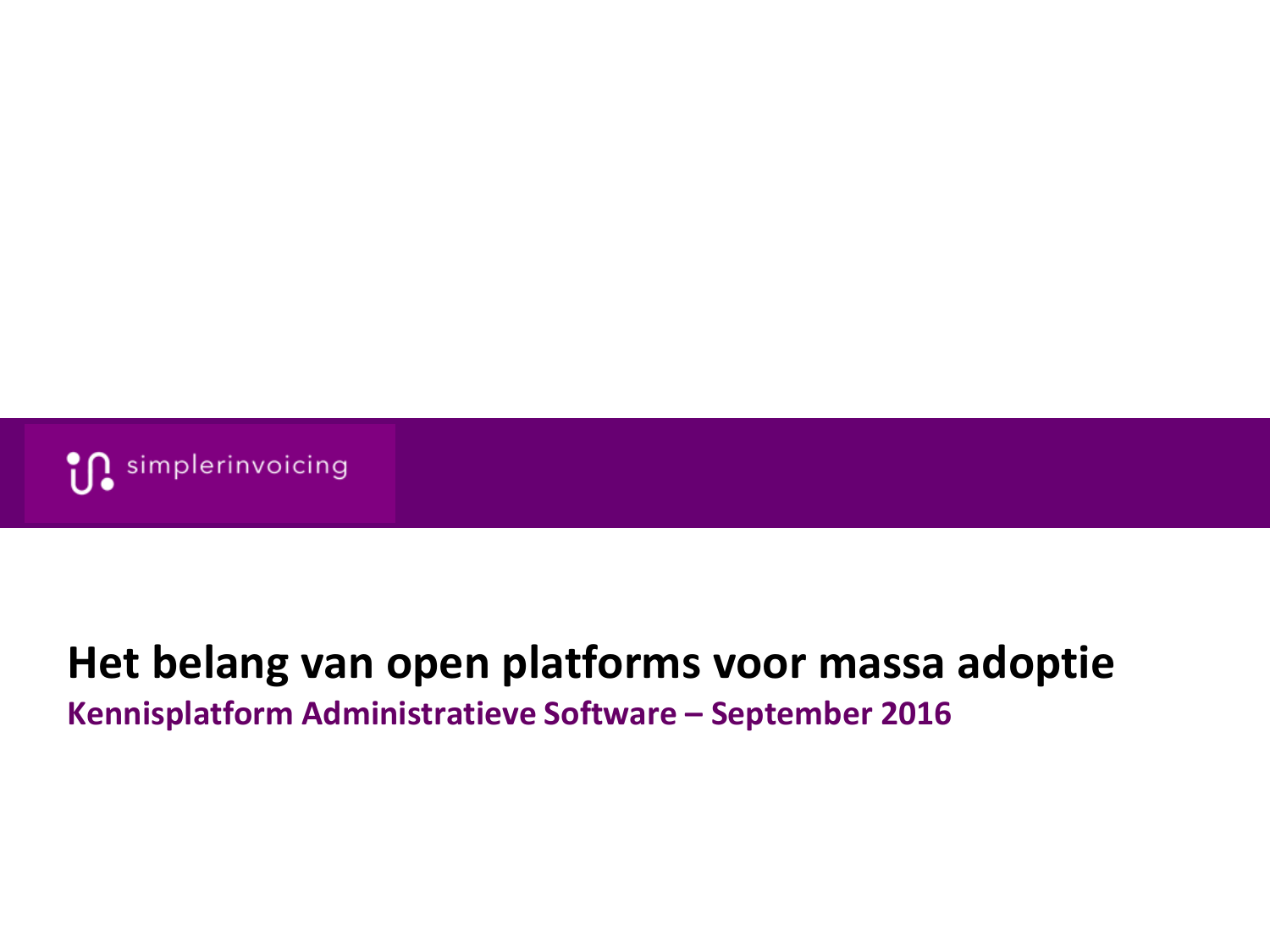



# **E-facturatie.**

Niet omdat het moet, maar omdat het kan

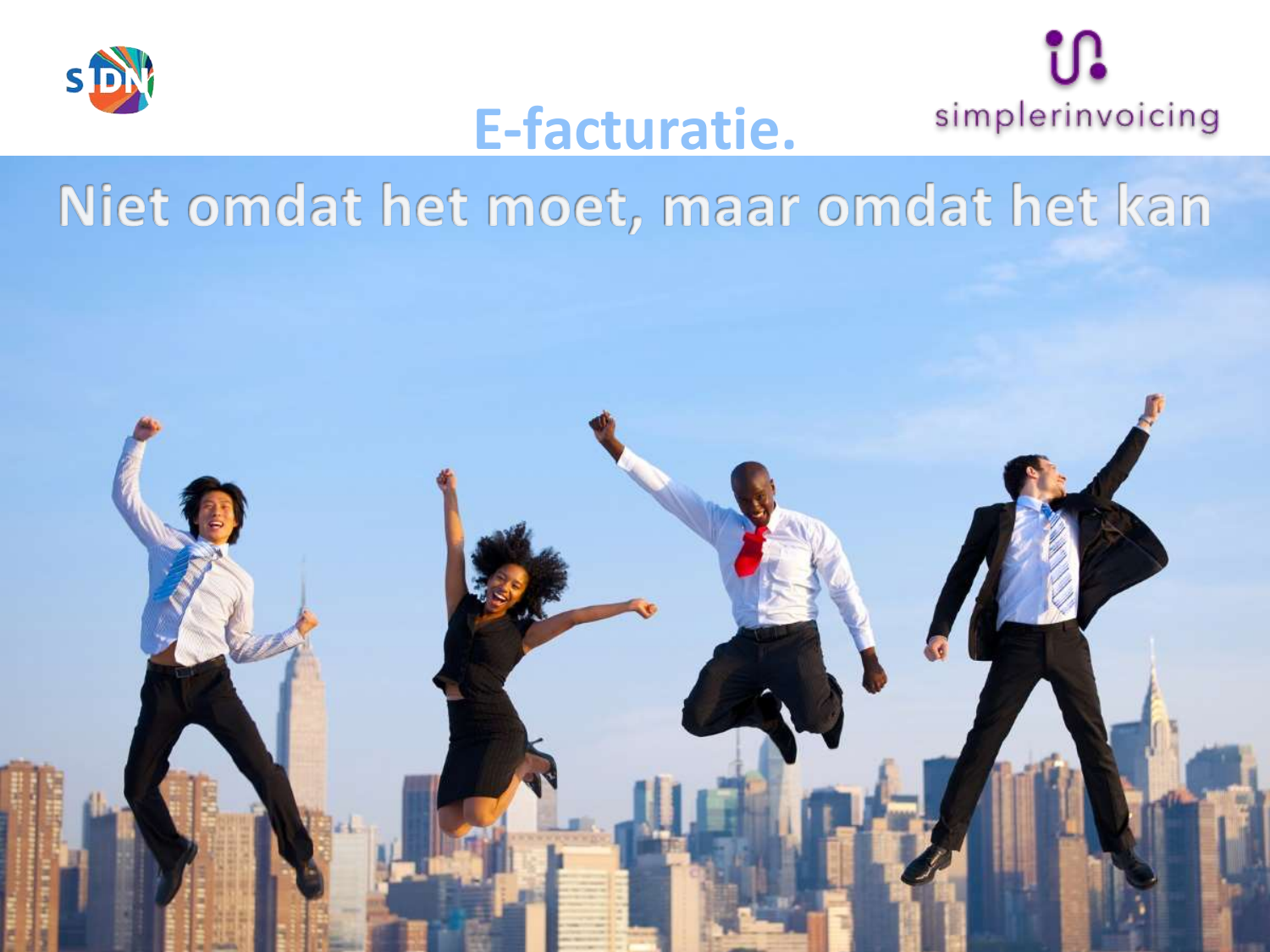# **Jaap Jan Nienhuis**



- Manager Simplerinvoicing
- Geboren in 1979
- Passie voor innovatie, cocreatie en productontwikkeling

**E: jaapjan.nienhuis@sidn.nl M: +31 6 15 06 32 10 T: @jj\_nienhuis**



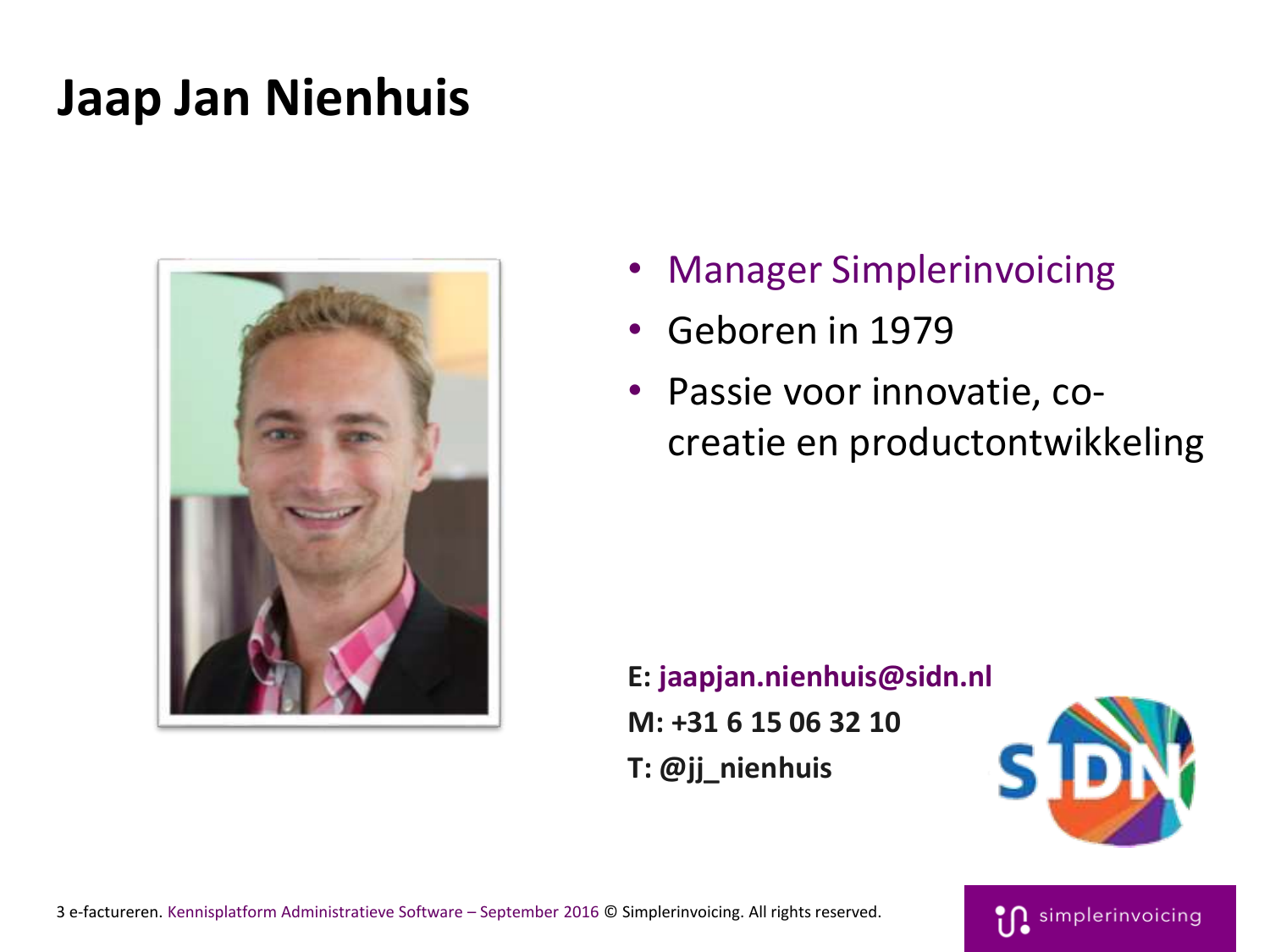# **Niet omdat het moet. Maar omdat het kan!**

# e-factureren zo simpel maken dat het makkelijker is dan papier en pdf



4 e-factureren. Kennisplatform Administratieve Software – September 2016 © S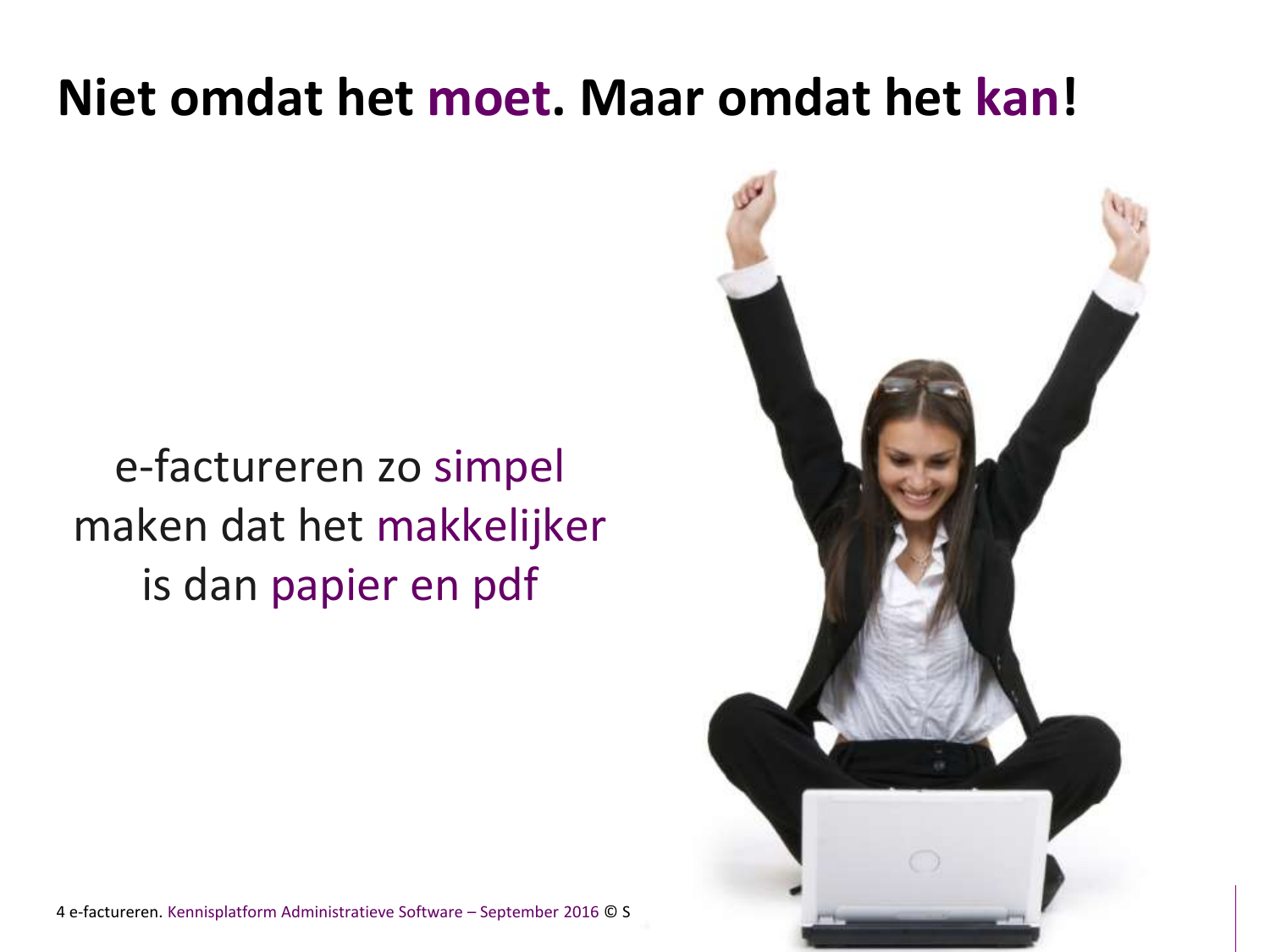

## Import from file

# **Create new Involce...**



Manual Entry

**Adolescence and**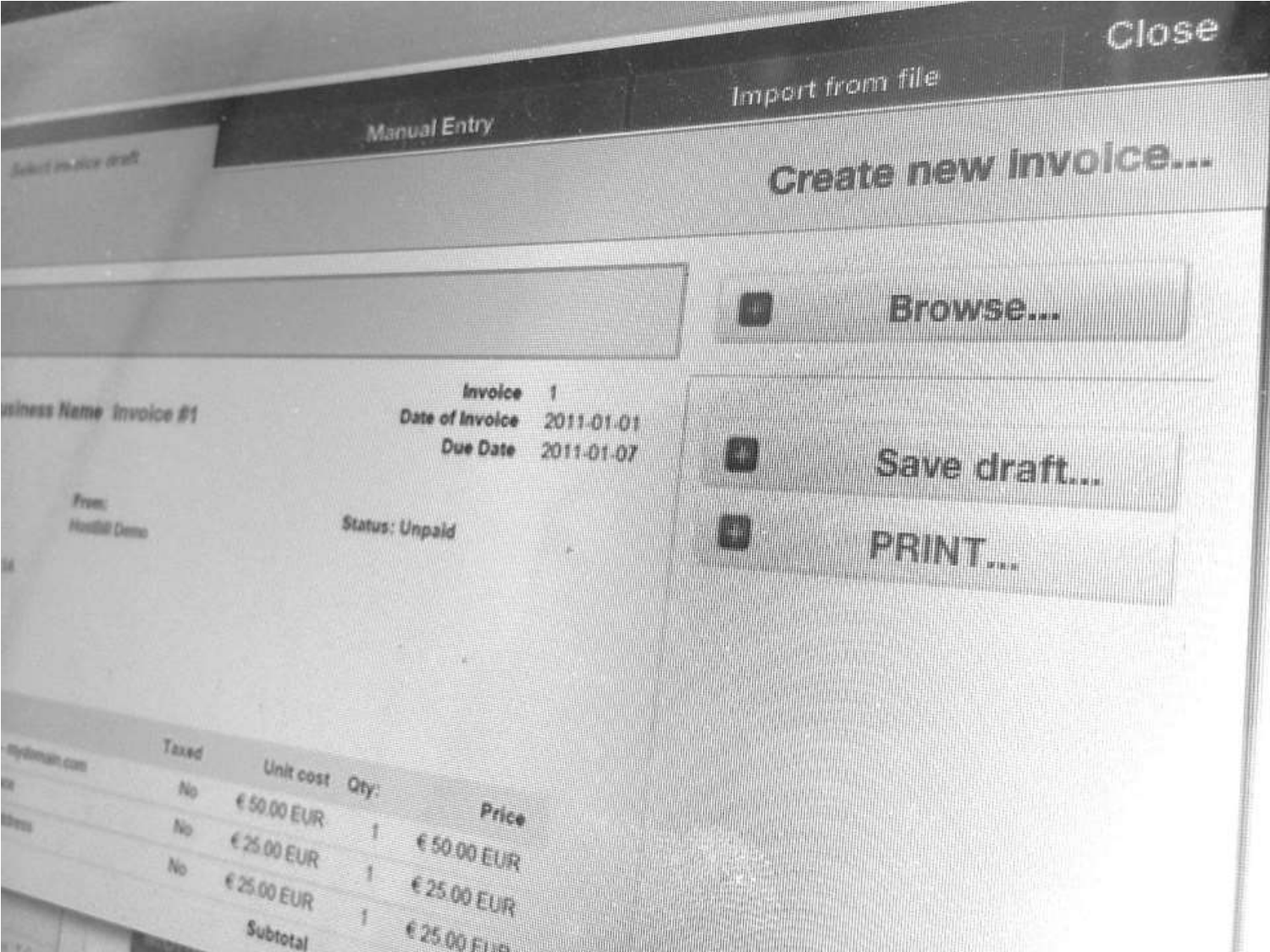

Import from file

# Create new Involce.



**Manual Entry** 

Select Joudce shaft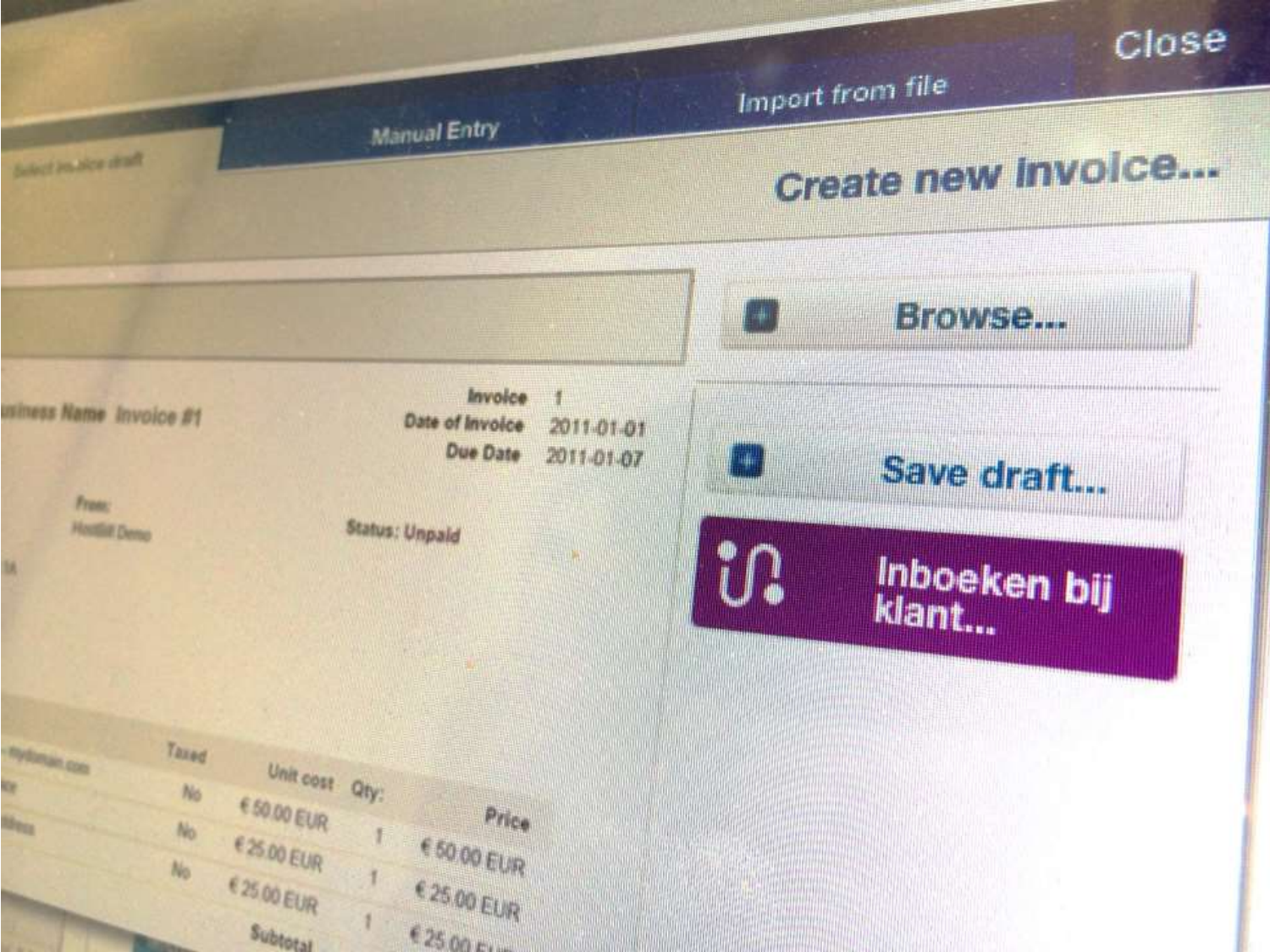# **De sleutel tot een compelling propositie is open platforms**

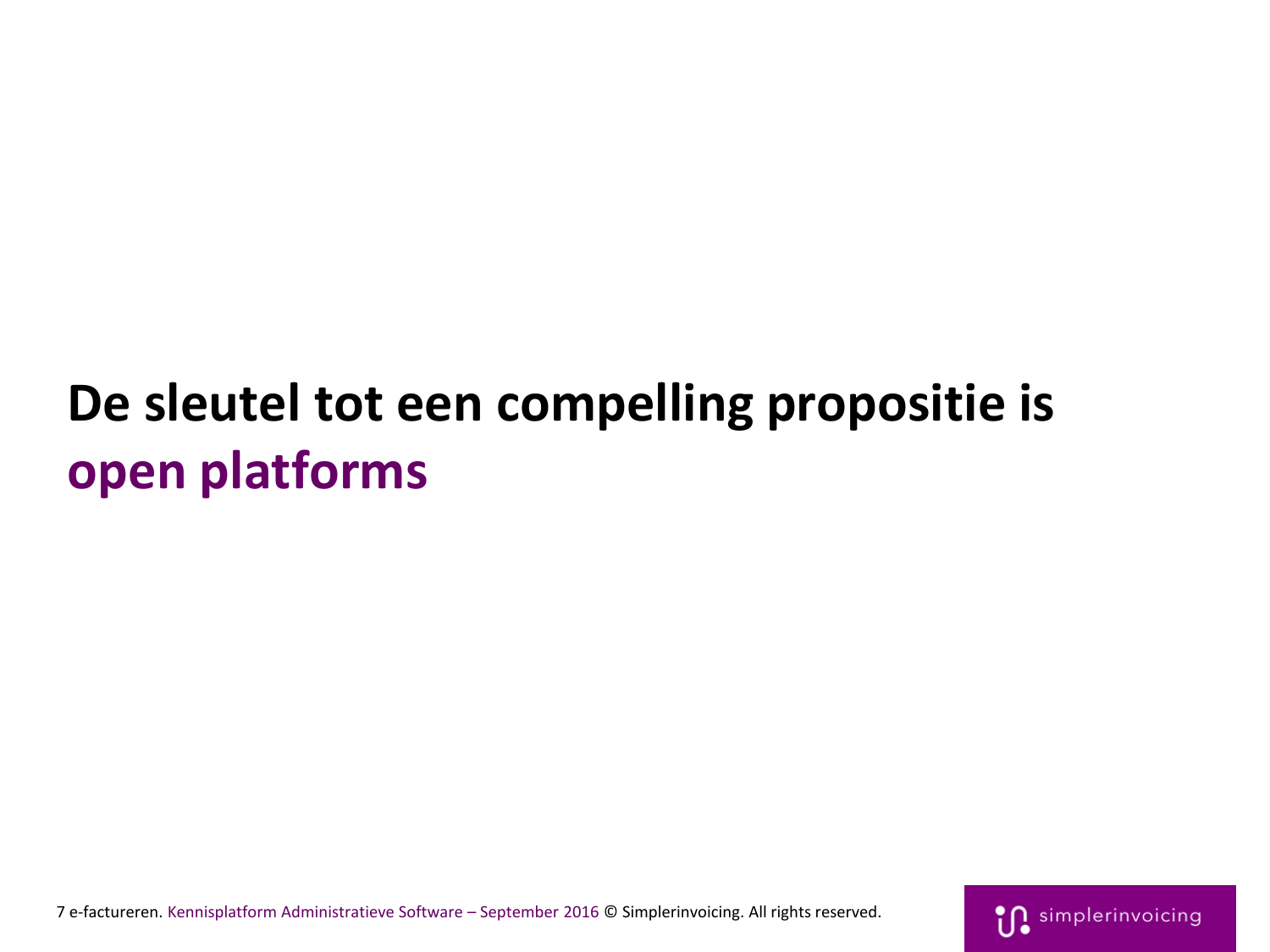# **De evolutie van samenwerking…**



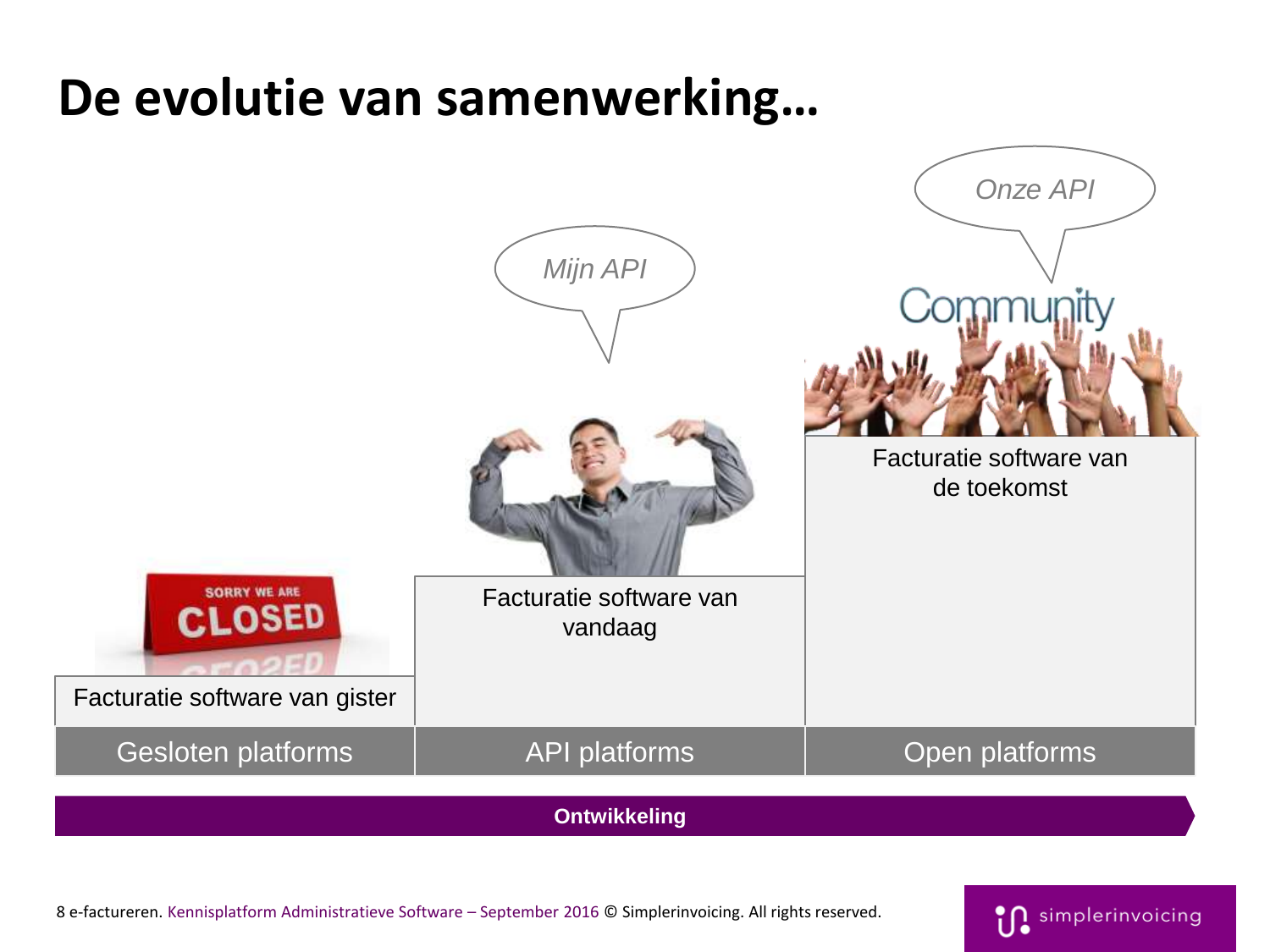

# **En net als het SMTP protocol**

**Dat email providers aan elkaar verbindt**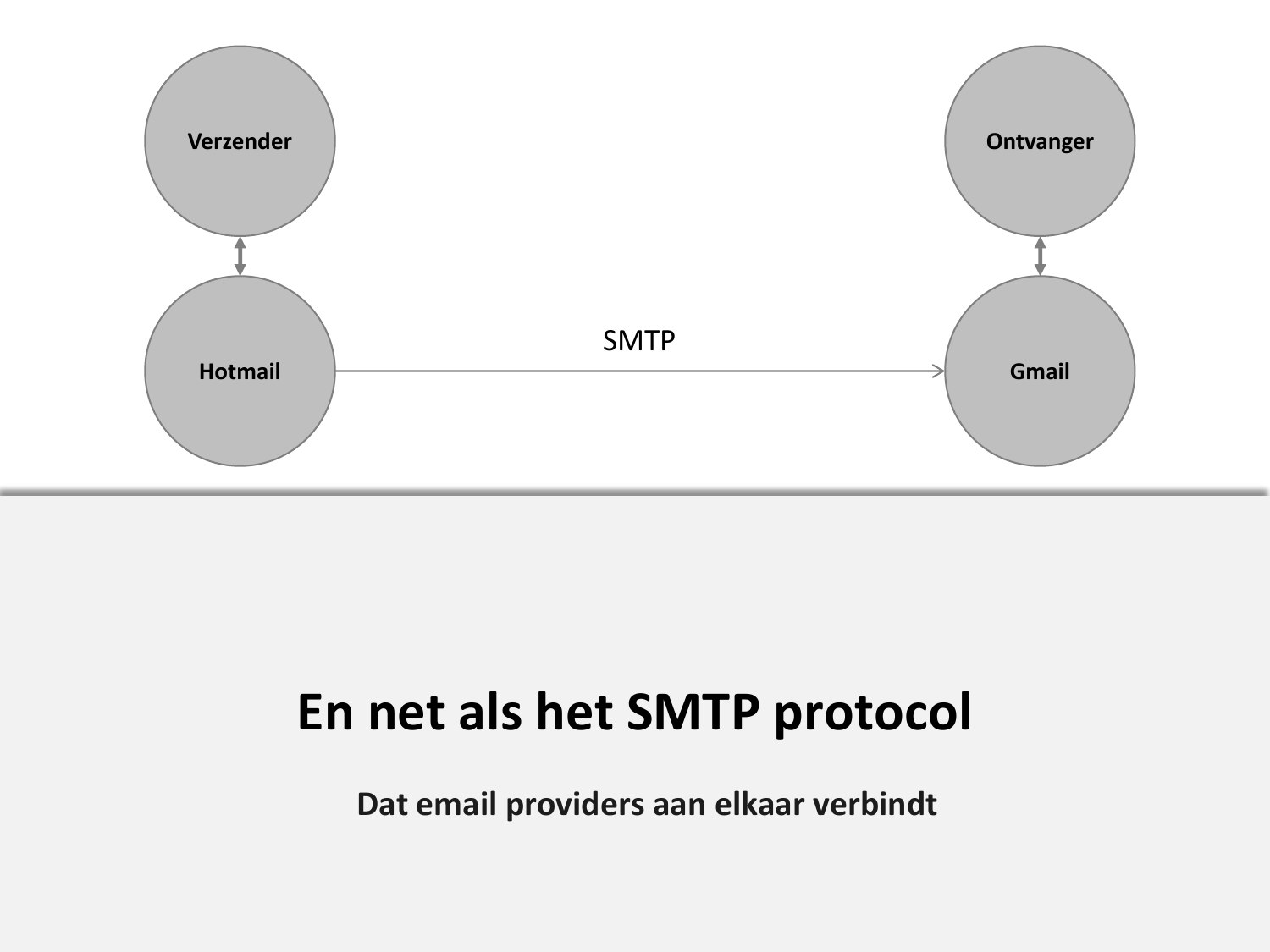

# **Is Simplerinvoicing het protocol dat ERP en Efacturatie dienstverleners aan elkaar verbindt**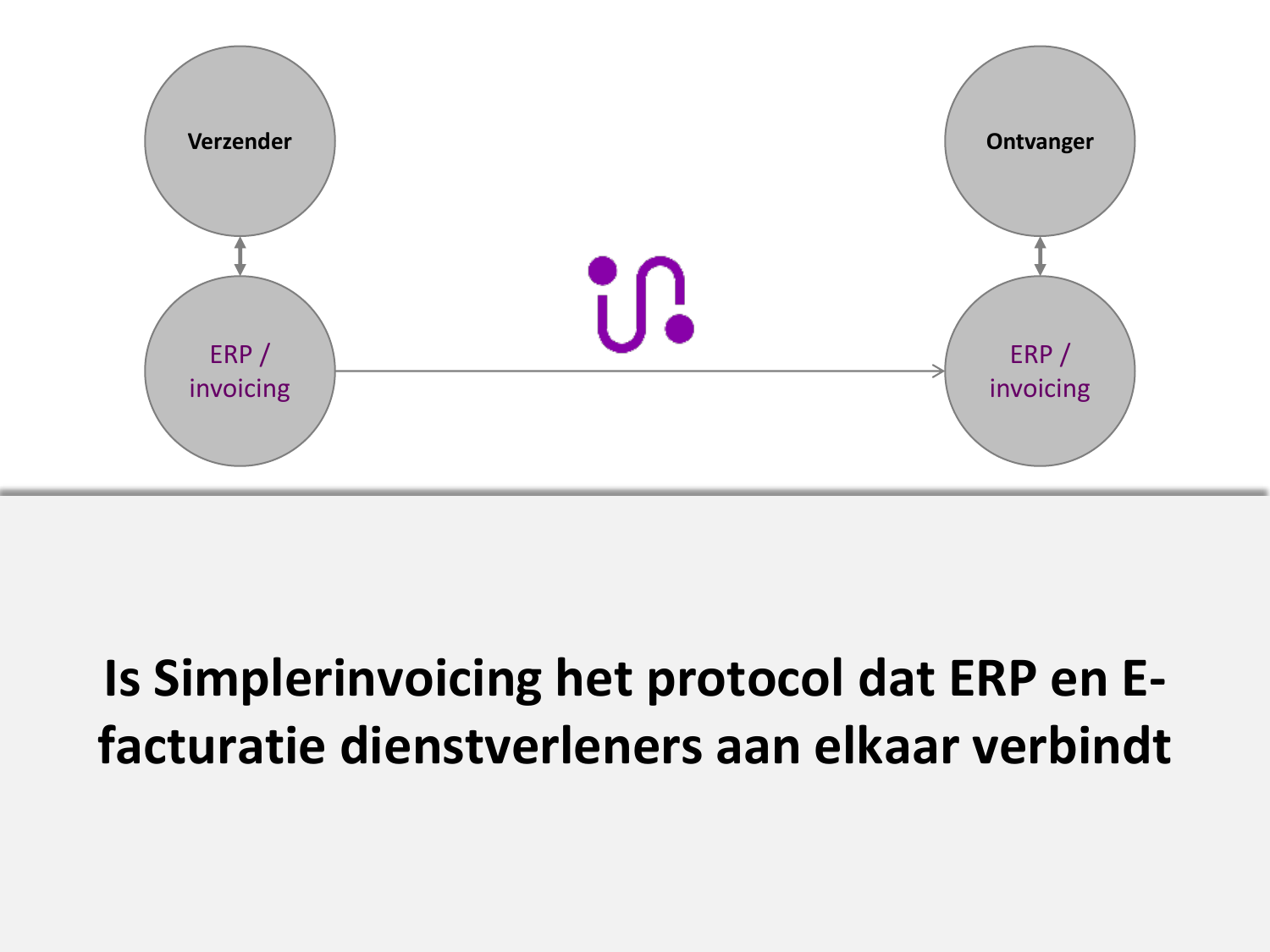# **Als we het opnieuw zouden bedenken…**



- **1. Standaard voor een e-factuur (in UBL)**
- **2. Protocol voor transport (Vrij of PEPPOL)**
- **3. Afspraken over veiligheid en betrouwbaarheid**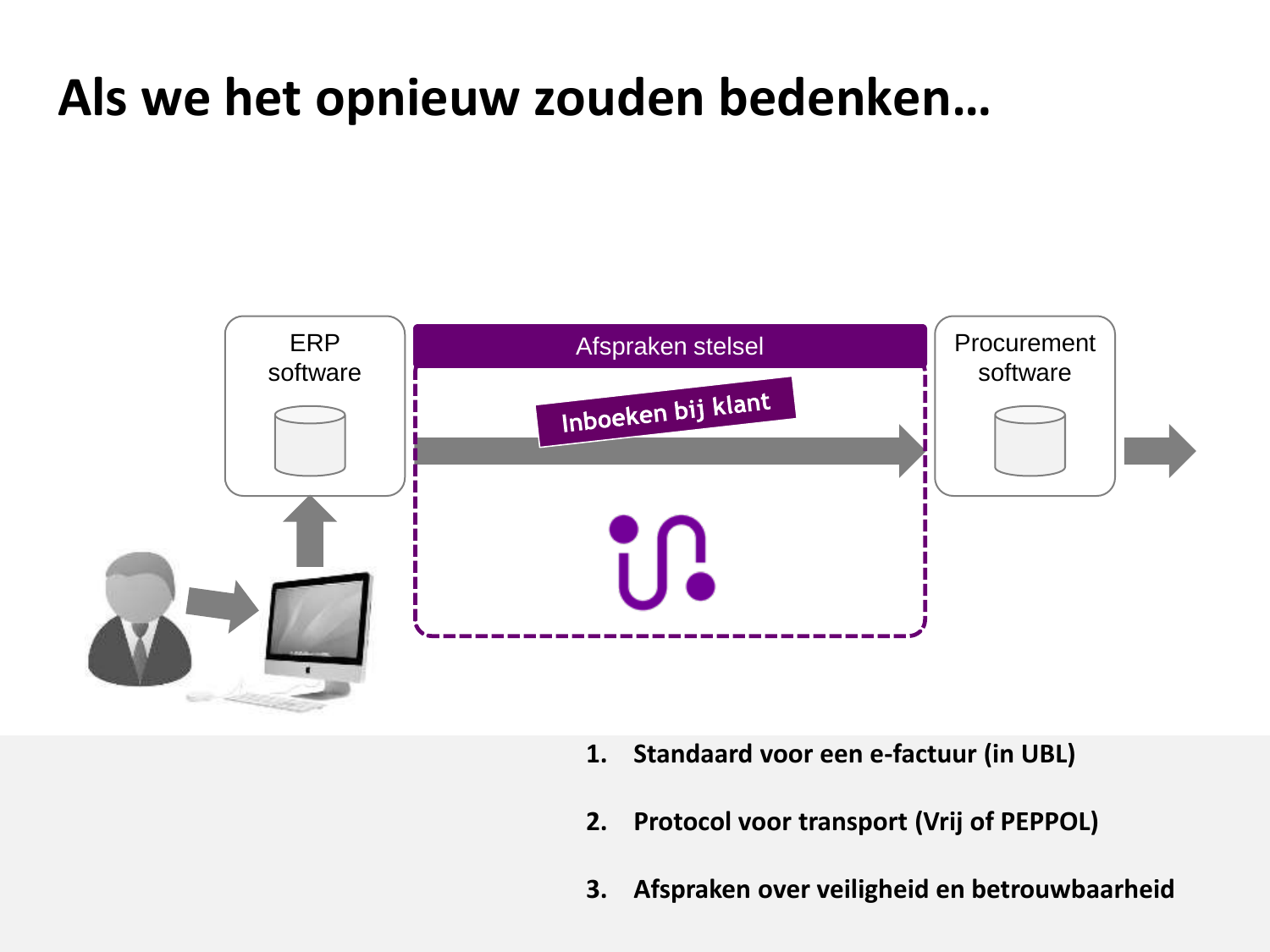# **SI-UBL: bouwsteen voor e-factureren**

#### simplerinvoicing

Codelists

Standards

٠

**PAI**  $\mathcal{Z}$  1

Ξ

Next version >>

**Multiplicity** 

 $1.1$ 

 $1.1$ 

#### doc:Invoice collapse all Invoice  $-$  [1..1] doc: Invoice Element **XML Examples** Change requests X [1..1] cbc:UBLVersionID [1..1] cbc:CustomizationID [1..1] cbc:ProfileID **Invoice** type: doc:InvoiceType  $[1..1]$  cbc:ID [1..1] cbc:IssueDate Definition [0..1] cbc:DueDate Root element of the invoice document [1..1] cbc:InvoiceTypeCode Path [0..1] cbc:Note Invoice [0..1] cbc:TaxPointDate [1..1] cbc:DocumentCurrencyCode [0..1] cbc:TaxCurrencyCode Usage notes [0..1] cbc:AccountingCost Note: For document sizes up to 10MB the processing should be guaranteed. For other sizes processing guarantees [0..1] cbc:BuyerReference should be discussed bilateraly. [0..1] cac:InvoicePeriod [0..1] cac:OrderReference Note: It is adviced for the issuer/sender to check the validity of all data [0..1] cac:BillingReference Note: Use the GS1 specification for the calculation of the amounts [0..1] cac:ContractDocumentReference [0..n] cac:AdditionalDocumentReference Note: Apart from the cardinality in this message format, the document must comply with applicable national and [0..1] cac:ProjectReference international law. [1..1] cac:AccountingSupplierParty [1..1] cac:AccountingCustomerParty Note: The resulting XML document may not contain any empty elements. [0..1] cac:PayeeParty [0..1] cac:BuyerCustomerParty [0..1] cac:TaxRepresentativeParty [0..1] cac:Delivery Sub elements [0..1] cac:DeliveryTerms Element Definition [0..n] cac:PaymentMeans **UBLVersionID** Identifies the earliest version of the UBL 2 schema for this [0..1] cac:PaymentTerms document type that defines all of the elements that might be [0..n] cac:AllowanceCharge encountered in the current instance. [0..1] cac:TaxExchangeRate [1..1] cac:TaxTotal e-factureren. The Customization ID dentifies a user-defined customization of UBL for a specific<br>[1..1] cac:LegalMonetaryTotal [1..n] cac:InvoiceLine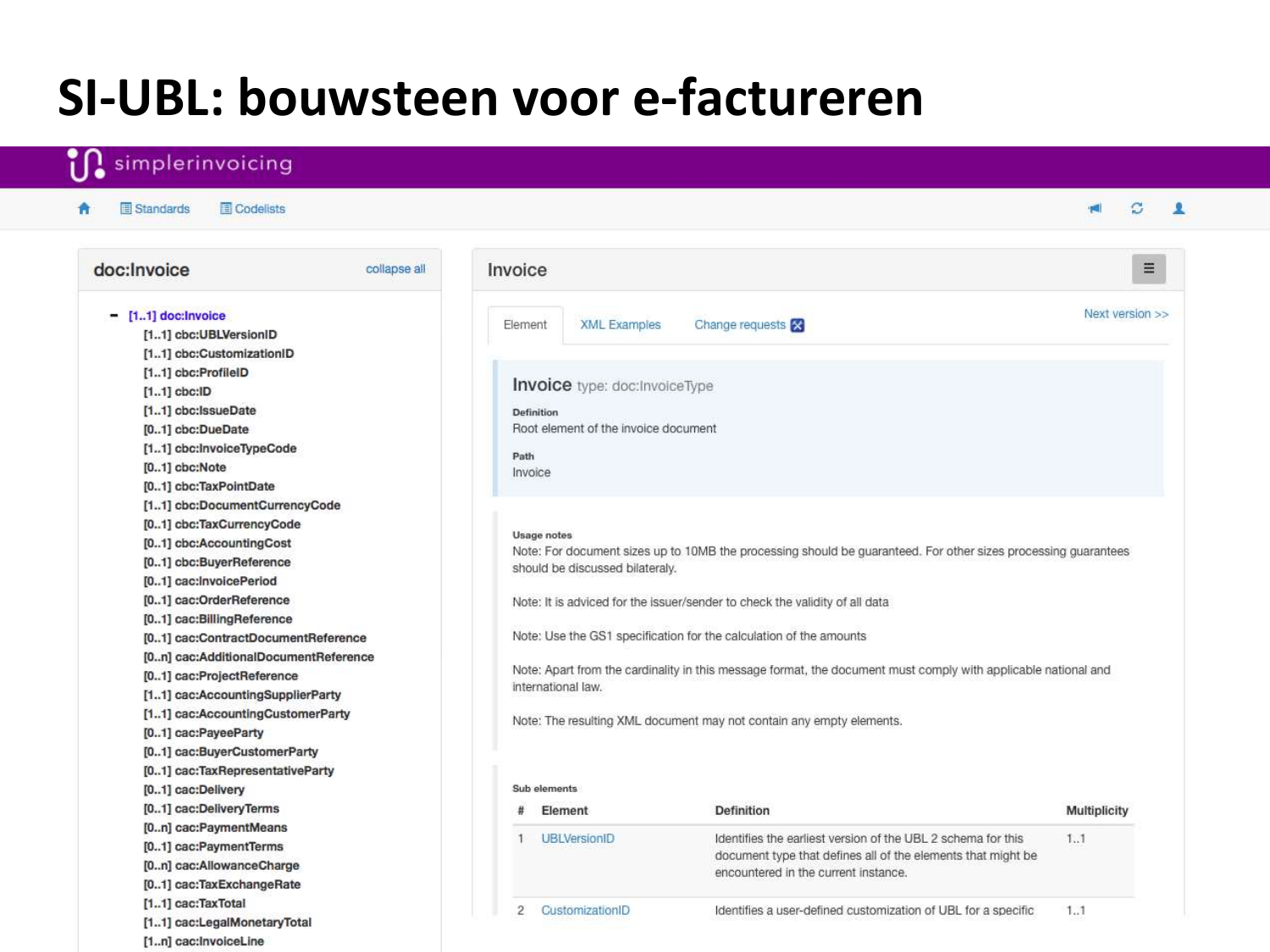#### in plerinvoicing

#### $\mathbf{A}$  $\equiv$ Standards **E** Codelists Organizations Accounts All CRs My tickets Community portal  $M$   $C$   $+$ jl\_nienhuis@hotmail.com

|                                                                                    | 8 - RFC019 - OPTIONAL support for 'g-rekening' use-case                                                                                                                                                                                                                                                                            |               | 三 |
|------------------------------------------------------------------------------------|------------------------------------------------------------------------------------------------------------------------------------------------------------------------------------------------------------------------------------------------------------------------------------------------------------------------------------|---------------|---|
| Change request                                                                     |                                                                                                                                                                                                                                                                                                                                    |               |   |
| Submitter<br>Jaap Jan Nienhuis                                                     | Date submitted<br>22-07-2016                                                                                                                                                                                                                                                                                                       | Status<br>New |   |
| References                                                                         |                                                                                                                                                                                                                                                                                                                                    |               |   |
| cac:PaymentMeans                                                                   | cac:PaymentTerms                                                                                                                                                                                                                                                                                                                   |               |   |
| Request                                                                            |                                                                                                                                                                                                                                                                                                                                    |               |   |
| 1. Payment to a beneficiary account<br>2. Payment to a blocked 'g-account'.        | In construction and HR industries, invoices often split an invoice into two payments:<br>The g-account is blocked by the bank and can only be used for payment to the tax authority                                                                                                                                                |               |   |
|                                                                                    | Unfortunately within UBL one is unable to include different amounts per PaymentMeans clause.                                                                                                                                                                                                                                       |               |   |
| <b>Proposed Solution</b>                                                           |                                                                                                                                                                                                                                                                                                                                    |               |   |
| The functionality is optional for both Sender and Receiver.                        |                                                                                                                                                                                                                                                                                                                                    |               |   |
| The policy is:<br>- Sending Service MAY send an invoice with a specified G-Account | - Such an invoice SHALL NOT contain other settlement instructions such as a discount or penalty charge<br>- The Receiving Service MAY be able to process the G-account information in the Invoice<br>- The Receiving Service MUST be able to process an invoice with G-account information in the Invoice                          |               |   |
| The proposed solution is:                                                          | Include 2 PaymentMeans clauses where each PaymentMeans is identified using the <id> subelement.<br/>1. The first PaymentMeans clause specifies the normal payment to beneficiary, and has an ID 'BENEFICIARY'<br/>2. The second PaymentMeans clause specifies the g-account payment, and has an ID 'GACCOUNT'</id>                 | si.t4smm.nl   |   |
|                                                                                    | Then the PaymentTerms are used to specify different amounts per PaymentMeans:<br>1. The first PaymentTerms refers to PaymentMeans 'BENEFICIARY' and contains the amount of payment to the beneficiary.<br>2. The second PaymentTerms refers to PaymentMeans 'GACCOUNT' and contains the amount of payment to the g-account number. |               |   |
|                                                                                    | EXAMPLE (for an invoice where <payableamount> is EUR 210, to be split in EUR 120 and EUR 90:</payableamount>                                                                                                                                                                                                                       |               |   |
| <cac:paymentmeans></cac:paymentmeans>                                              |                                                                                                                                                                                                                                                                                                                                    |               |   |
| <cbc:id>BENEFICIARY</cbc:id>                                                       | <cbc:paymentmeanscode listid="UNCL4461">30</cbc:paymentmeanscode> credit transfer                                                                                                                                                                                                                                                  |               |   |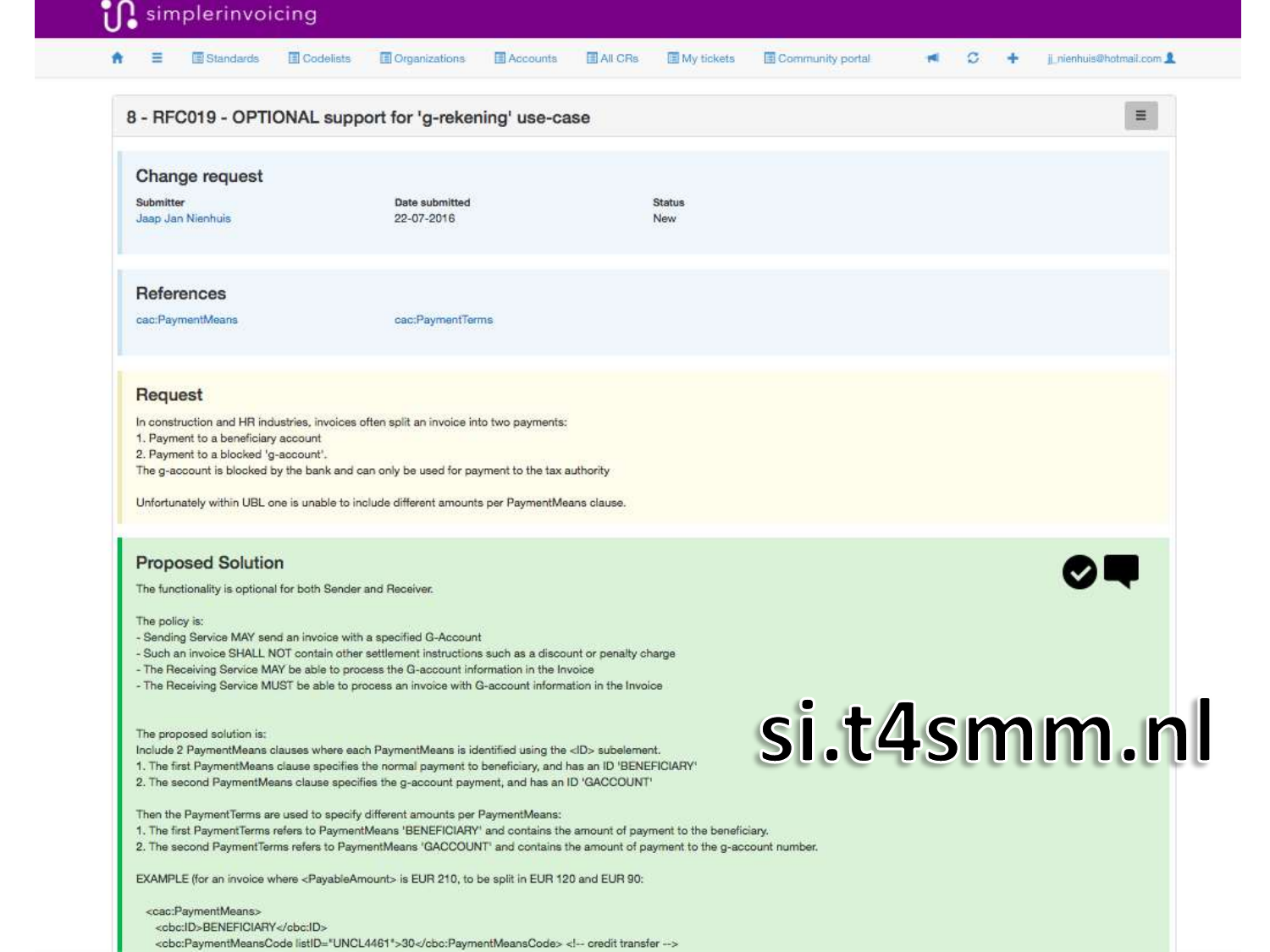## **Samengevat**

- **Er is maar 1 manier om e-factureren adoptie te krijgen: propositie**
- **Een compelling propositie vraagt open samenwerking**
- **Simplerinvoicing is een open samenwerking met een 'standaard API': een protocol en UBL standaard**
- **Dus e-factureren kan al laagdrempelig, en zal de komende periode nog laagdrempeliger worden**

#### **www.simplerinvoicing.org**